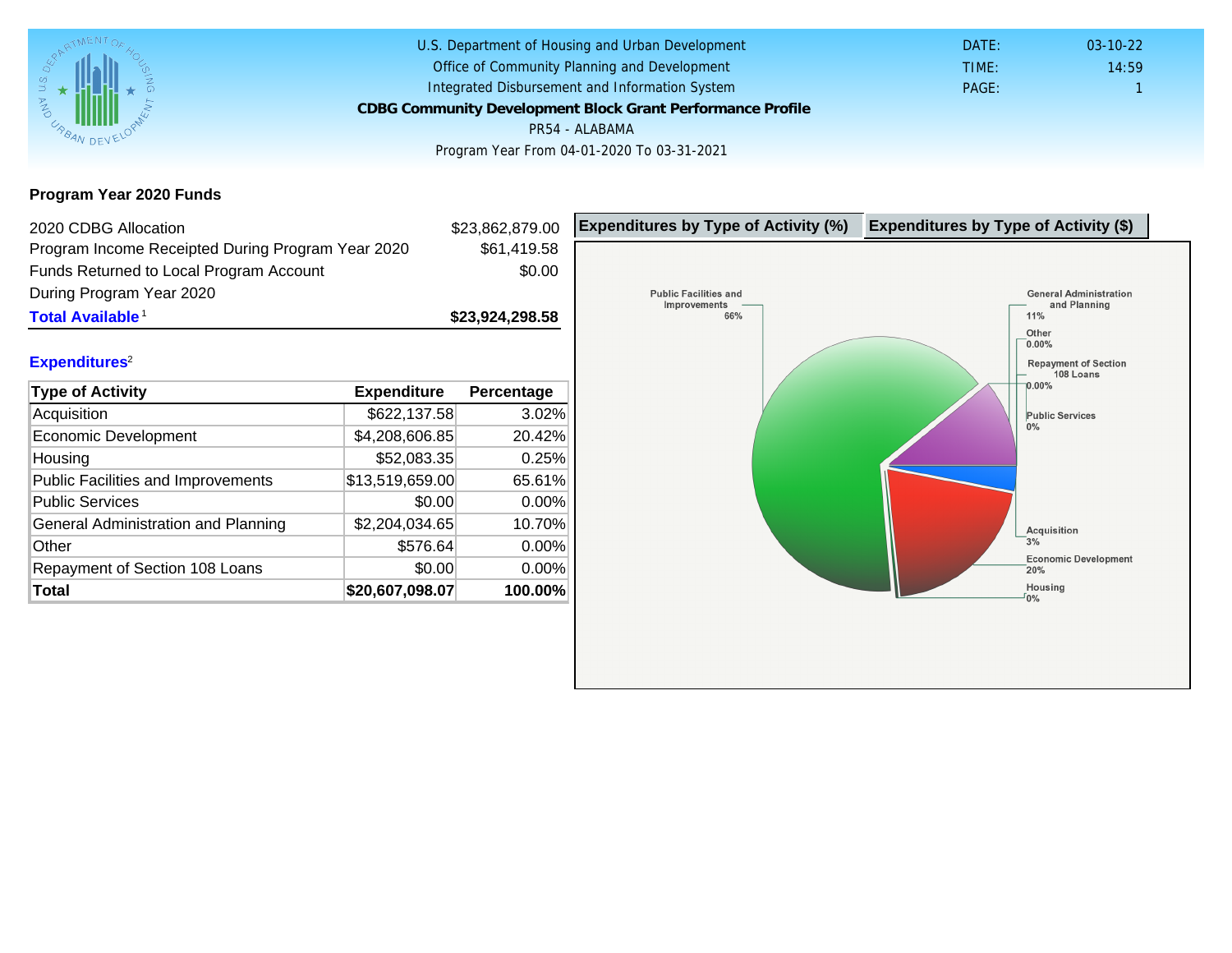### Program Targeting

| 1 -Percentage of Expenditures Assisting Low-<br>and Moderate-Income Persons and Households<br>Either Directly or On an Area Basis <sup>3</sup>                                                                                 | 95.48%   |
|--------------------------------------------------------------------------------------------------------------------------------------------------------------------------------------------------------------------------------|----------|
| 2 - Percentage of Expenditures That Benefit<br>Low/Mod Income Areas                                                                                                                                                            | 69.71%   |
| 3 -Percentage of Expenditures That Aid in The<br>Prevention or Elimination of Slum or Blight                                                                                                                                   | $3.02\%$ |
| 4 - Percentage of Expenditures Addressing<br><b>Urgent Needs</b>                                                                                                                                                               | 1.50%    |
| 5 - Funds Expended in Neighborhood<br>(Community For State) Revitalization Strategy<br>Areas and by Community Development<br>Financial Institution.<br>6-Percentage of Funds Expended in<br>Neighborhood (Community For State) | \$0.00   |
| Revitalization Strategy Areas and by Community<br>Development Financial Institution                                                                                                                                            | $0.00\%$ |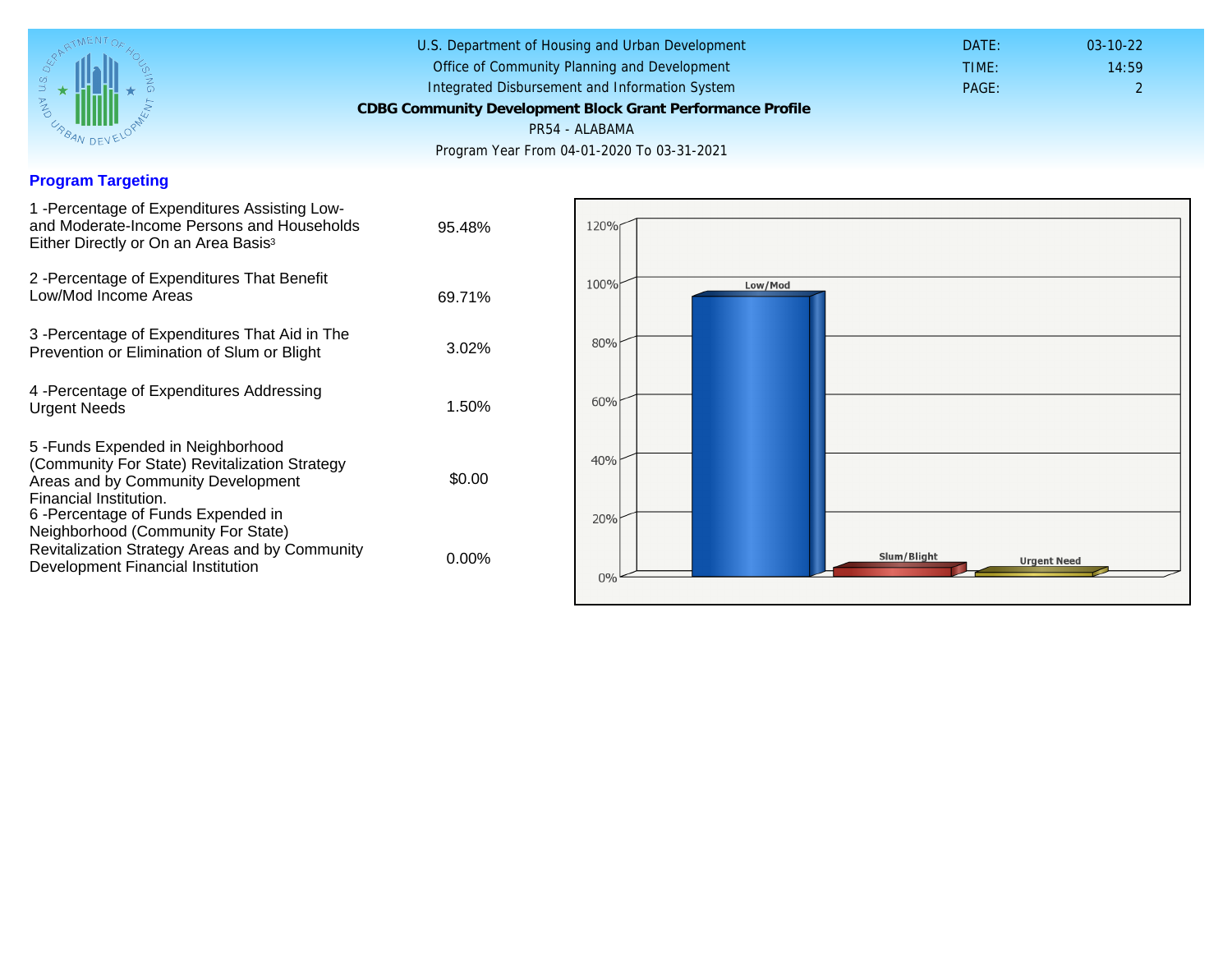# CDBG Beneficiaries by Racial/Ethnic Category <sup>4</sup>

| Race                                              | Total    | Hispanic |
|---------------------------------------------------|----------|----------|
| White                                             | 80.89%   | 88.17%   |
| Black/African American                            | 16.51%   | 8.06%    |
| Asian                                             | 0.88%    | 2.69%    |
| IAmerican Indian/Alaskan Native                   | 0.28%    | $0.00\%$ |
| lNative Hawaiian/Other Pacific Islander           | 0.04%    | $0.00\%$ |
| American Indian/Alaskan Native & White            | 0.55%    | $0.00\%$ |
| Asian & White                                     | 0.10%    | $0.00\%$ |
| Black/African American & White                    | 0.53%    | 0.00%    |
| Amer. Indian/Alaskan Native & Black/African Amer. | $0.00\%$ | $0.00\%$ |
| <b>Other multi-racial</b>                         | 0.22%    | 1.08%    |
| Asian/Pacific Islander (valid until 03-31-04)     | 0.00%    | 0.00%    |
| Hispanic (valid until 03-31-04)                   | $0.00\%$ | $0.00\%$ |

## Income of CDBG Beneficiaries

| Income Level<br>Percentage            |        |
|---------------------------------------|--------|
| Extremely Low Income (<=30%)          | 8.53%  |
| Low Income (30-50%)                   | 7.91%  |
| Moderate Income (50-80%)              | 14.30% |
| Total Low and Moderate Income (<=80%) | 30.74% |
| Non Low and Moderate Income (>80%)    | 69.26% |